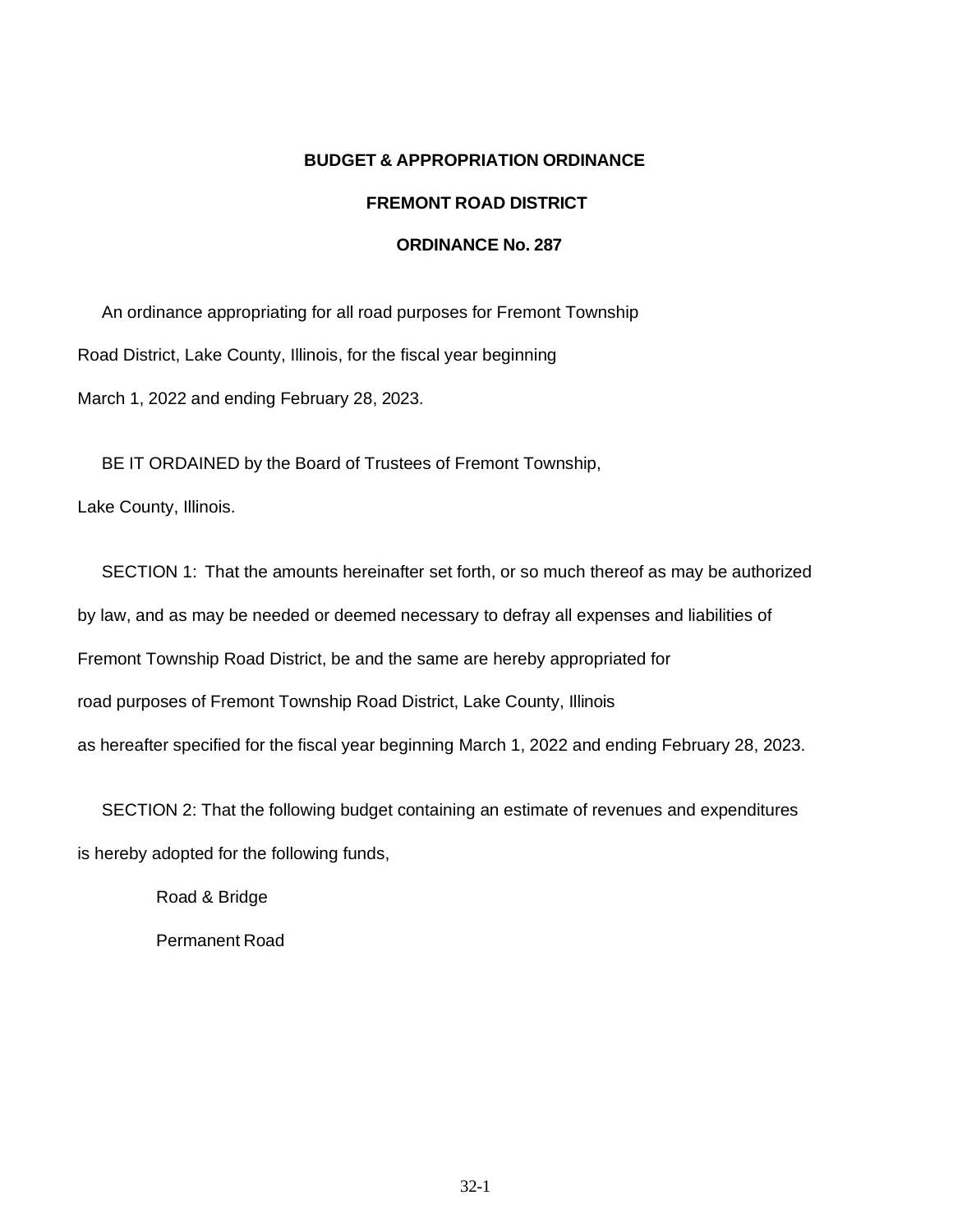| 300   | <b>ROAD &amp; BRIDGE</b>      |                          | 2021-2022<br><b>Budgeted</b> | 2021-2022<br><b>Actual</b> | 2022-2023<br><b>Budgeted</b> |
|-------|-------------------------------|--------------------------|------------------------------|----------------------------|------------------------------|
|       | <b>BEGINNING BALANCE</b>      | March 1, 2022            |                              |                            | 336,158.91                   |
|       | <b>REVENUES</b>               |                          |                              |                            |                              |
| 10400 | <b>Property Tax-Net</b>       |                          | 166,858.33                   | 168,691.43                 | 171,147.00                   |
| 10401 | <b>Replacement Tax</b>        |                          | 15,000.00                    | 28,374.02                  | 25,000.00                    |
| 10402 | Interest Income               |                          | 130.00                       | 172.43                     | 150.00                       |
| 10403 | Miscellaneous Income          |                          |                              | 5,000.00 2,963.83          | 3,000.00                     |
| 10407 | Road Bonds                    |                          |                              | 32,500.00 17,500.00        | 32,500.00                    |
|       | <b>TOTAL REVENUES:</b>        |                          |                              | 219,488.33 217,701.71      | 231,797.00                   |
|       | <b>TOTAL FUNDS AVAILABLE:</b> |                          | 219,488.33                   |                            | 567,955.91                   |
|       | <b>EXPENDITURES</b>           |                          |                              |                            |                              |
|       | Administration                |                          |                              | 60,750.00 43,250.37        | 66,520.00                    |
|       | Maintenance                   |                          | 247,870.00                   | 142,829.36                 | 262,000.00                   |
|       | <b>TOTAL EXPENDITURES:</b>    |                          | 308,620.00                   | 186,079.73                 | 328,520.00                   |
|       | <b>TOTAL APPROPRIATIONS:</b>  |                          | 308,620.00                   |                            | 328,520.00                   |
|       | <b>ENDING BALANCE</b>         | <b>February 28, 2023</b> |                              |                            | 239,435.91                   |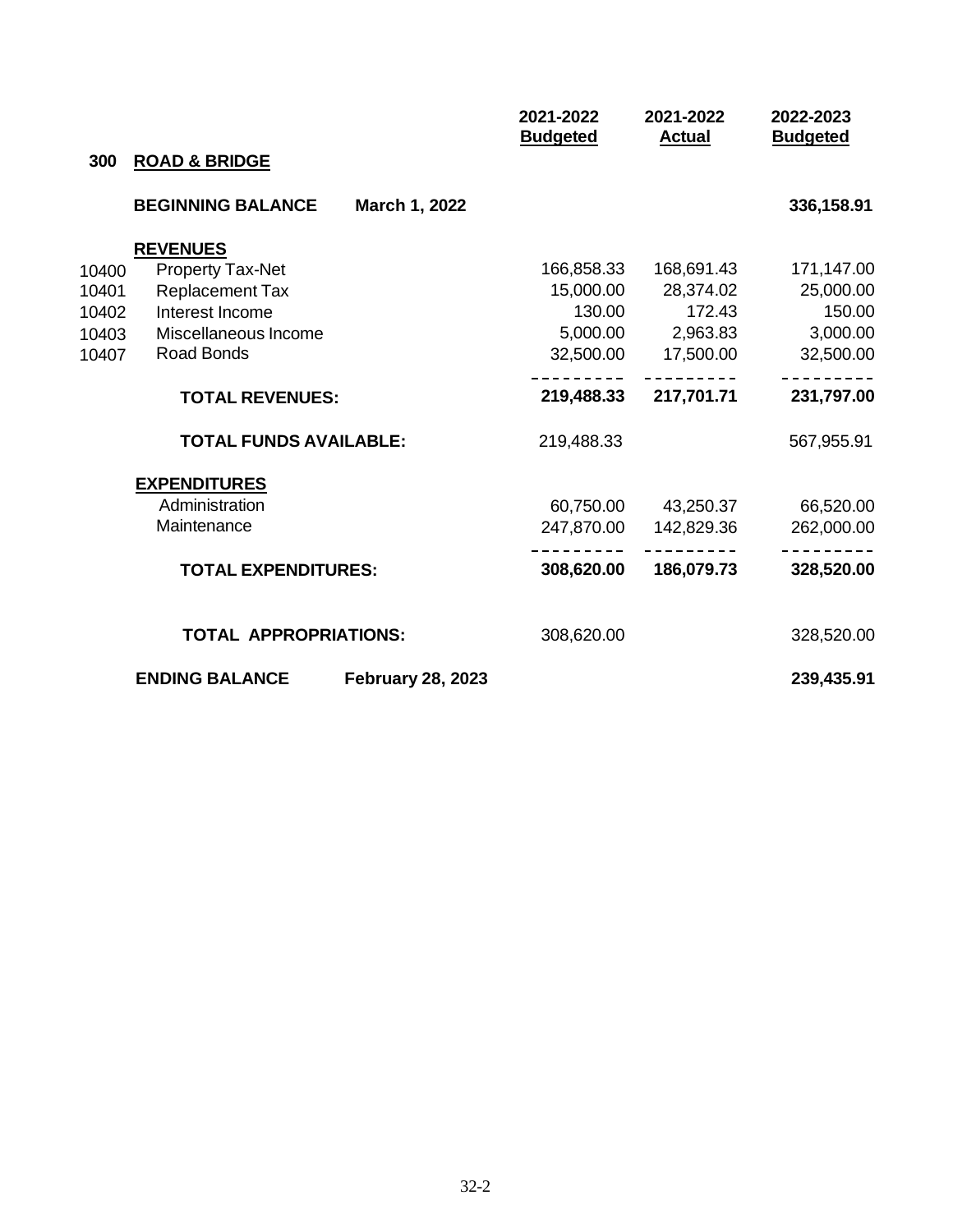|       |                                             | 2021-2022<br><b>Budgeted</b> | 2021-2022<br><b>Actual</b> | 2022-2023<br><b>Budgeted</b> |
|-------|---------------------------------------------|------------------------------|----------------------------|------------------------------|
|       | <b>11500 ADMINISTRATION</b>                 |                              |                            |                              |
|       |                                             |                              |                            |                              |
| 11512 | <b>Legal Services</b>                       | 8,500.00                     | 2,677.50                   | 8,500.00                     |
| 11513 | Postage                                     | 120.00                       | 1.40                       | 120.00                       |
| 11515 | Telephone/Internet                          | 9,000.00                     | 6,653.54                   | 8,000.00                     |
| 11516 | Publishing                                  | 500.00                       | 439.30                     | 700.00                       |
| 11517 | Printing                                    | 1,000.00                     | 0.00                       | 1,000.00                     |
| 11518 | Travel                                      | 1,000.00                     | 52.46                      | 1,000.00                     |
| 11519 | Training                                    | 3,000.00                     | 2,334.25                   | 8,000.00                     |
| 11522 | <b>TOIRMA</b> Insurance                     | 15,000.00                    | 13,438.50                  | 15,000.00                    |
| 11528 | <b>Dues</b>                                 | 1,000.00                     | 905.00                     | 1,500.00                     |
| 11532 | <b>Office Supplies</b>                      | 1,500.00                     | 622.78                     | 1,500.00                     |
| 11534 | Equipment - Capital                         | 4,800.00                     | 3,899.37                   | 4,000.00                     |
| 11536 | <b>Operating Supplies</b>                   | 1,200.00                     | 836.83                     | 1,200.00                     |
| 30100 | <b>Drug Testing</b>                         | 1,500.00                     | 760.00                     | 1,200.00                     |
| 30101 | J.U.L.I.E.                                  | 2,139.00                     | 2,138.46                   | 2,500.00                     |
| 30103 | <b>Bottled Water</b>                        | 1,000.00                     | 1,000.00                   | 300.00                       |
| 30104 | <b>Replacement Tax Paid Out</b>             | 4,991.00                     | 4,990.98                   | 5,000.00                     |
| 30118 | Subscriptions                               | 4,500.00                     | 2,500.00                   | 7,000.00                     |
|       | <b>TOTAL ADMINISTRATION:</b>                | 60,750.00                    | 43,250.37                  | 66,520.00                    |
|       |                                             | 2021-2022<br><b>Budgeted</b> | 2021-2022<br><b>Actual</b> | 2022-2023<br><b>Budgeted</b> |
|       | 33500 MAINTENANCE                           |                              |                            |                              |
| 11525 | <b>Building Maintenance</b>                 | 15,000.00                    | 2,079.30                   | 10,000.00                    |
| 11526 | <b>Equipment Maintenance</b>                | 60,000.00                    | 41,278.54                  | 60,000.00                    |
| 11529 | <b>Utilities</b>                            | 9,000.00                     | 7,338.37                   | 10,000.00                    |
| 11530 | <b>Disposal Service</b>                     | 1,500.00                     | 125.00                     | 1,000.00                     |
| 11534 | <b>Equipment-Capital Outlay</b>             | 15,000.00                    | 0.00                       | 15,000.00                    |
| 11535 | <b>Building Improvements-Capital Outlay</b> | 16,490.00                    | 16,489.54                  | 15,000.00                    |
| 11536 | <b>Operating Supplies</b>                   | 10,000.00                    | 9,470.09                   | 12,000.00                    |
| 11545 | Contingencies                               | 6,380.00                     | 0.00                       | 10,000.00                    |

| 30105 | <b>Bridge Maintenance</b> |  |
|-------|---------------------------|--|
| 30106 | Engineering               |  |
| 30107 | <b>Street Lights</b>      |  |
| 30108 | Sign/Road Striping        |  |
| 30117 | Road Bonds Refunded       |  |
|       | <b>TOTAL MAINTENANCE:</b> |  |

11550 Fuel

11554 Tools 11555 Uniforms

11551 Equipment Rental

**TOTAL ROAD & BRIDGE**

**308,620.00 186,079.73 328,520.00**

5,000.00 3,832.71 7,500.00 2,000.00 108.10 2,000.00 5,000.00 4,454.52 5,000.00 5,000.00 3,428.84 5,000.00 4,000.00 2,200.00 10,000.00 10,000.00 4,292.94 10,000.00 26,000.00 22,792.64 26,000.00 25,000.00 22,438.77 25,000.00 32,500.00 2,500.00 38,500.00 **247,870.00 142,829.36 262,000.00**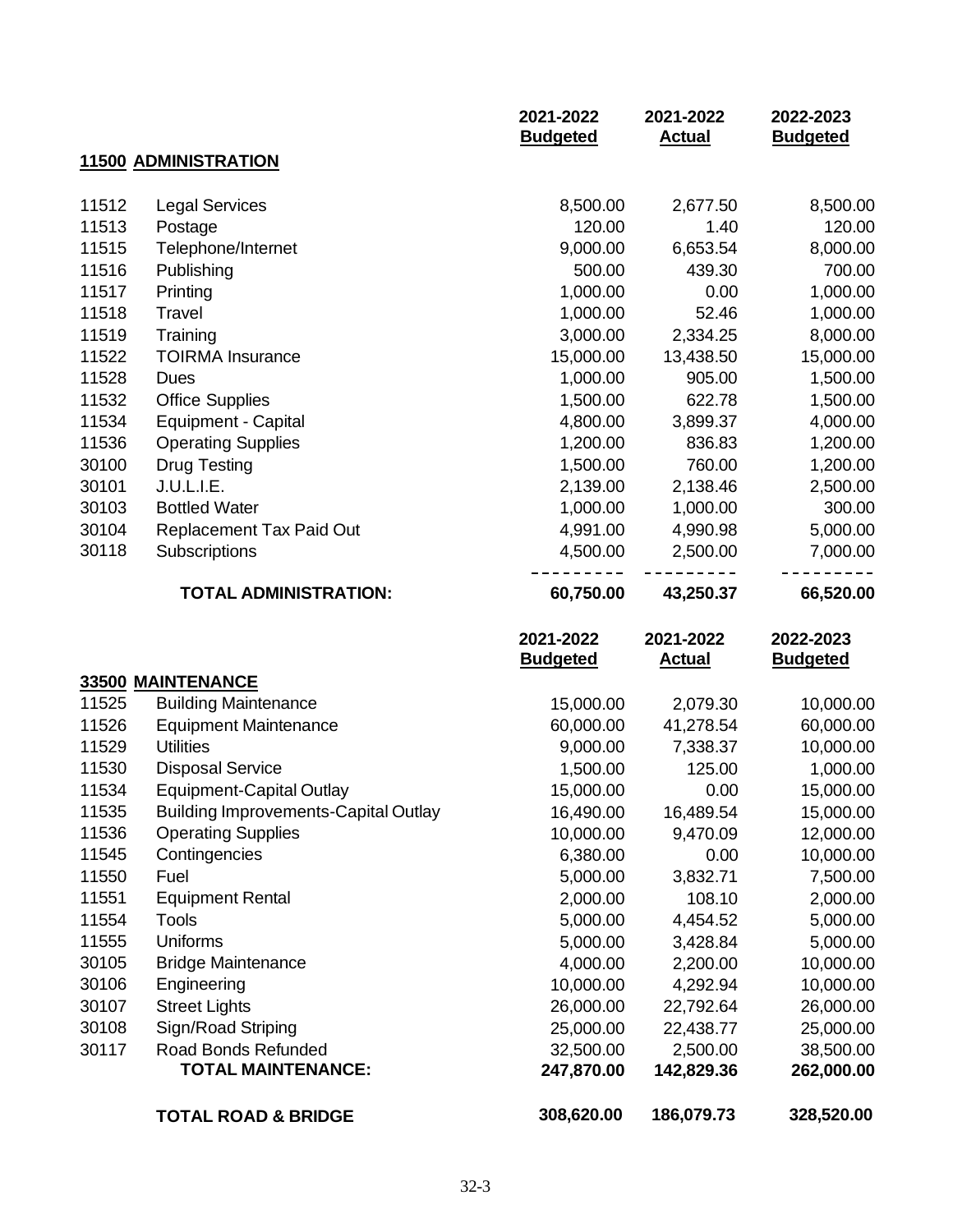|       |                                       |                          | 2021-2022<br><b>Budgeted</b> | 2021-2022<br><b>Actual</b> | 2022-2023<br><b>Budgeted</b> |
|-------|---------------------------------------|--------------------------|------------------------------|----------------------------|------------------------------|
| 400   | <b>PERMANENT ROAD</b>                 |                          |                              |                            |                              |
|       |                                       |                          |                              |                            |                              |
|       | <b>BEGINNING BALANCE</b>              | March 1, 2022            |                              |                            | 693,322.29                   |
|       | <b>REVENUES</b>                       |                          |                              |                            |                              |
| 10400 | <b>Property Tax</b>                   |                          |                              | 1,412,118.00  1,425,527.25 | 1,454,677.00                 |
| 10402 | Interest Income                       |                          | 500.00                       | 311.99                     | 300.00                       |
| 10403 | Misc. Income                          |                          | 15,000.00                    | 10,321.88                  | 15,000.00                    |
| 10405 | SSA#12 - Ivanhoe Woods                |                          | 50,000.00                    | 14,533.28                  | 40,000.00                    |
| 10406 | SSA#17 - Ivanhoe Estates              |                          | 50,000.00                    | 18,220.17                  | 40,000.00                    |
| 10411 | Loan from General Town                |                          | 300,000.00                   | 109,335.12                 | 190,664.88                   |
| 10500 | <b>WMB/Village Green</b>              |                          | 4,000.00                     | 4,000.00                   | 0.00                         |
| 10501 | <b>WMB/SIRF Forest &amp; Fairview</b> |                          | 50,000.00                    | 0.00                       | 50,000.00                    |
| 10502 | <b>MFT/ReBuild Illinois</b>           |                          | 240,000.00                   | 0.00                       | 0.00                         |
| 10415 | Revenue Recapture                     |                          | 0.00                         | 0.00                       | 4,540.00                     |
|       | <b>TOTAL REVENUES:</b>                |                          |                              | 2,121,618.00 1,582,249.69  | 1,795,181.88                 |
|       | <b>TOTAL FUNDS AVAILABLE:</b>         |                          | 2,121,618.00                 | 1,582,249.69               | 2,488,504.17                 |
|       | <b>EXPENDITURES</b>                   |                          |                              |                            |                              |
|       | Administration                        |                          |                              | 547,100.00 445,871.65      | 561,300.00                   |
|       | Maintenance                           |                          |                              | 2,090,000.00 1,180,422.42  | 1,923,000.00                 |
|       | <b>TOTAL EXPENDITURES:</b>            |                          |                              | 2,637,100.00 1,626,294.07  | 2,484,300.00                 |
|       | <b>TOTAL APPROPRIATIONS:</b>          |                          | 2,637,100.00                 |                            | 2,484,300.00                 |
|       | <b>ENDING BALANCE</b>                 | <b>February 28, 2023</b> |                              |                            | 4,204.17                     |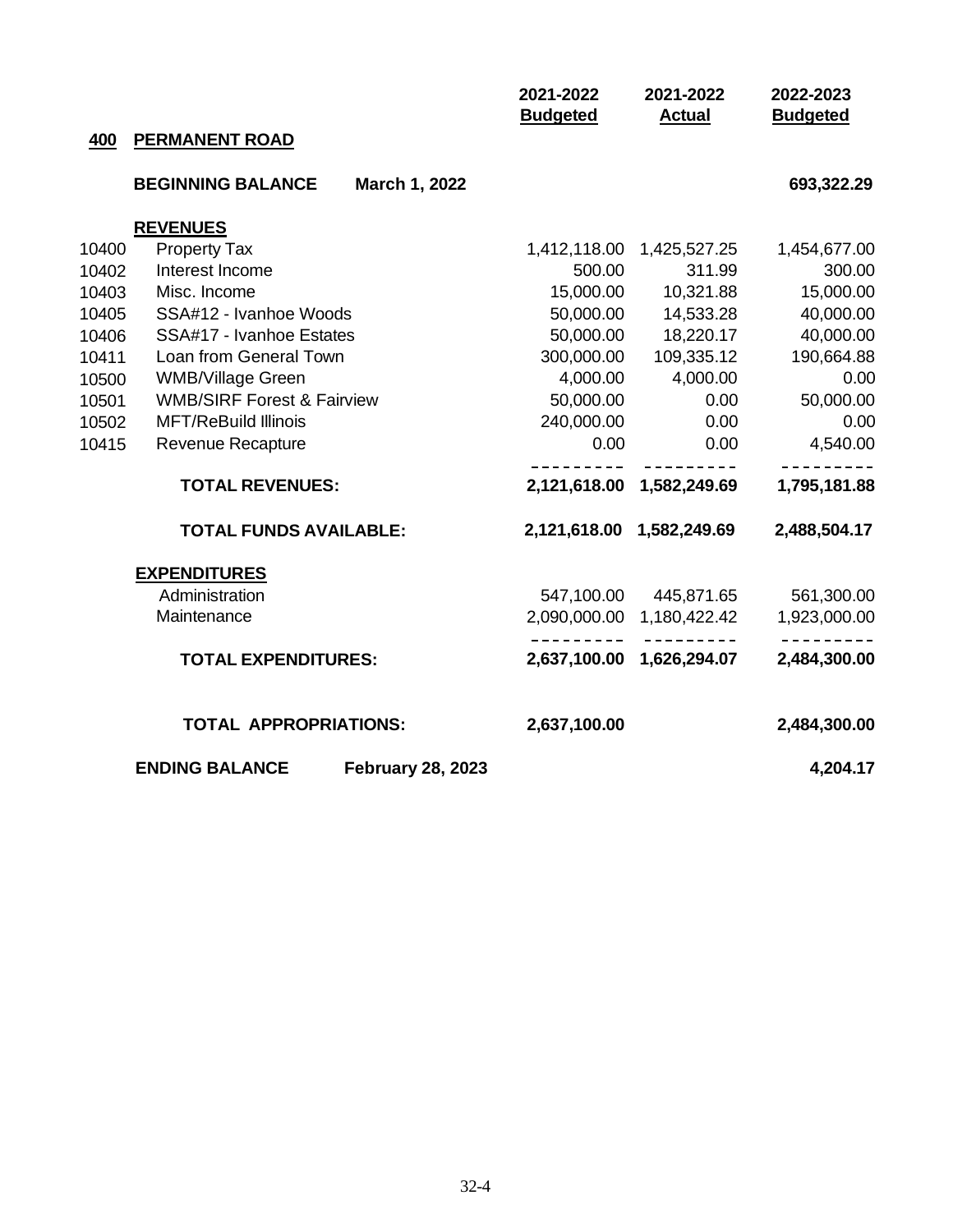|       | <b>EXPENDITURES</b>                   | 2021-2022<br><b>Budgeted</b> | 2021-2022<br><b>Actual</b> | 2022-2023<br><b>Budgeted</b> |
|-------|---------------------------------------|------------------------------|----------------------------|------------------------------|
|       | <b>11500 ADMINISTRATION</b>           |                              |                            |                              |
| 11506 | <b>Salaries</b>                       | 370,000.00                   | 306,655.21                 | 380,000.00                   |
| 11507 | <b>Health Insurance</b>               | 113,000.00                   | 91,386.09                  | 120,000.00                   |
| 11508 | FICA - Employer's Contribution        | 28,500.00                    | 23,459.06                  | 30,600.00                    |
| 11509 | Unemployment Insurance                | 600.00                       | 524.88                     | 700.00                       |
| 11510 | <b>IMRF - Employer's Contribution</b> | 35,000.00                    | 23,846.41                  | 30,000.00                    |
|       | <b>TOTAL ADMINISTRATION:</b>          | 547,100.00                   | 445,871.65                 | 561,300.00                   |
|       |                                       | 2021-2022                    | 2021-2022                  | 2022-2023                    |
|       | <b>44500 MAINTENANCE</b>              | <b>Budgeted</b>              | <b>Actual</b>              | <b>Budgeted</b>              |
| 11521 | <b>Equipment Lease</b>                | 70,000.00                    | 60,052.14                  | 50,000.00                    |
| 11534 | <b>Equipment - Capital</b>            | 340,000.00                   | 216,022.41                 | 220,000.00                   |
| 11536 | <b>Operating Supplies</b>             | 7,500.00                     | 7,386.64                   | 10,000.00                    |
| 11545 | Contingencies                         | 10,000.00                    | 0.00                       | 10,000.00                    |
| 11550 | Fuel                                  | 20,000.00                    | 23,247.86                  | 30,000.00                    |
| 11551 | <b>Equipment Rental</b>               | 5,000.00                     | 169.72                     | 5,000.00                     |
| 11562 | Payback Loan to General Town          | 25,000.00                    | 0.00                       | 35,000.00                    |
| 30106 | Engineering                           | 60,000.00                    | 38,380.64                  | 60,000.00                    |
| 30110 | SSA#12 - Ivanhoe Woods                | 50,000.00                    | 0.00                       | 40,000.00                    |
| 30111 | SSA#17 - Ivanhoe Estates              | 50,000.00                    | 3,915.45                   | 40,000.00                    |
| 40500 | Road Maintenance                      | 150,000.00                   | 115,285.04                 | 180,000.00                   |
| 40501 | <b>Enviromental Maintenance</b>       | 8,500.00                     | 6,508.93                   | 8,000.00                     |
| 40502 | <b>Snow Removal Supplies</b>          | 85,000.00                    | 49,147.94                  | 70,000.00                    |
| 40503 | <b>Tree Trimming/Removal</b>          | 5,000.00                     | 9,870.00                   | 15,000.00                    |
| 40504 | Improvement of Roads-Capital Outlay   | 880,000.00                   | 531,484.02                 | 600,000.00                   |
| 40505 | Sylvan Lake Dam - Reserves            | 150,000.00                   | 0.00                       | 300,000.00                   |
| 40506 | <b>WMB/Village Green</b>              | 4,000.00                     | 2,437.95                   | 0.00                         |
| 40507 | <b>WMB/Forest &amp; Fairview</b>      | 120,000.00                   | 112,206.23                 | 25,000.00                    |
| 40508 | CPR/Sylvan Lake Dam                   | 50,000.00                    | 4,307.45                   | 50,000.00                    |
|       | New Building - Reserves               | 0.00                         | 0.00                       | 50,000.00                    |
|       | <b>Equipment - Reserves</b>           | 0.00                         | 0.00                       | 100,000.00                   |
|       | <b>DCEO - Westshore Park</b>          | 0.00                         | 0.00                       | 25,000.00                    |
|       | <b>TOTAL MAINTENANCE:</b>             | 2,090,000.00                 | 1,180,422.42               | 1,923,000.00                 |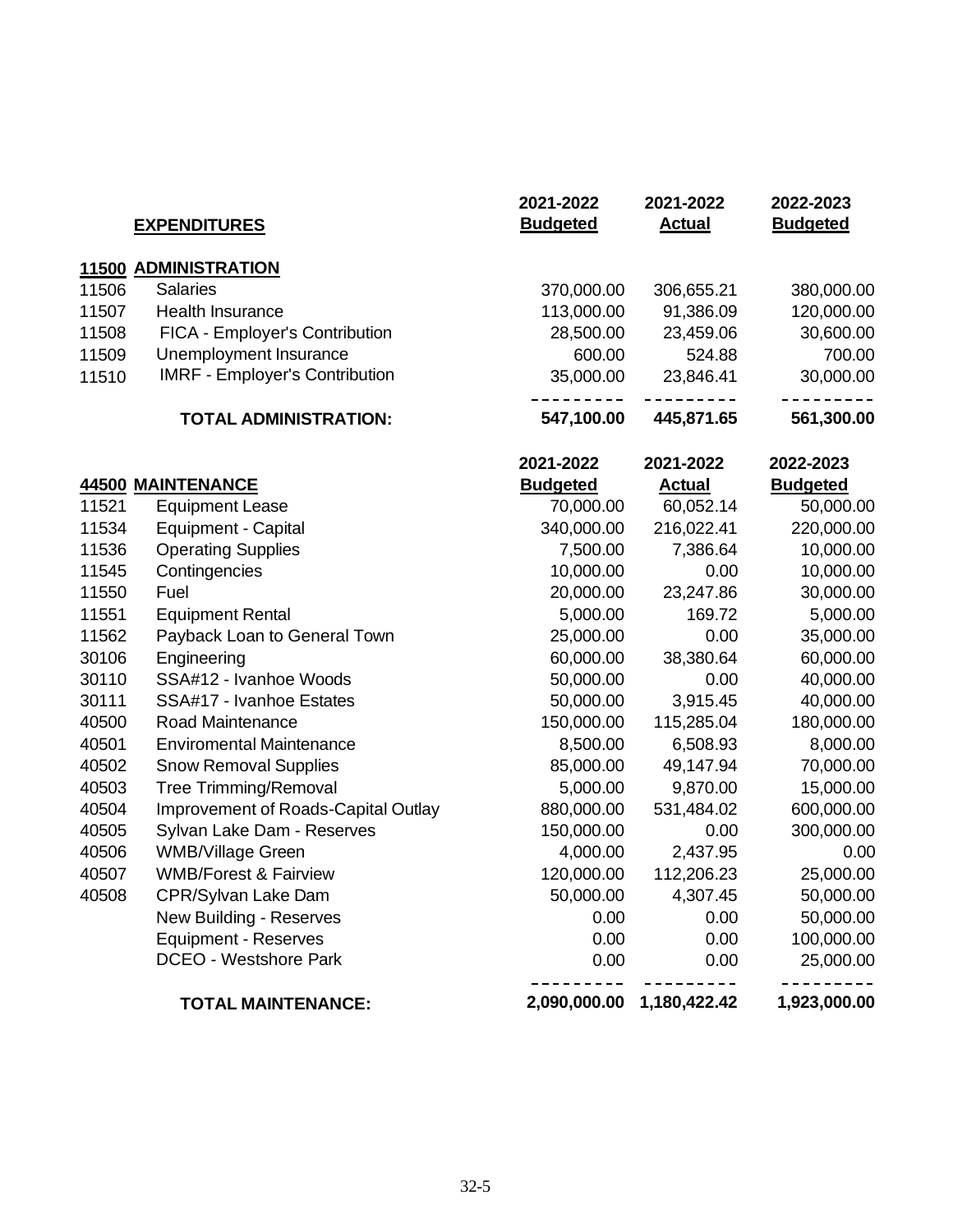SECTION 3: That the amount appropriated for road purposes for the fiscal year beginning March 1, 2022 and ending February 28, 2023, by fund shall be as follows:

| <b>General Road Fund</b> | 328,520.00   |
|--------------------------|--------------|
| Permanent Road           | 2,484,300.00 |

#### **TOTAL APPROPRIATIONS:** 2,812,820.00

SECTION 4: That if any section, subdivision, or sentence of this ordinance shall for any reason be held invalid or to be unconstitutional, such decision shall not affect the validity of the remaining portion of this ordinance.

SECTION 5: That each appropriated fund total shall be divided among the several objects and purposes specified, and in particular amounts stated for each fund respectively in Section 2 constituting the total appropriations in the amount of Two Million Eight Hundred Twelve Thousand Eight Hundred Twenty and 00/100 dollars (\$2,812,820.00).

for the fiscal year beginning March 1, 2022 and ending February 28, 2023.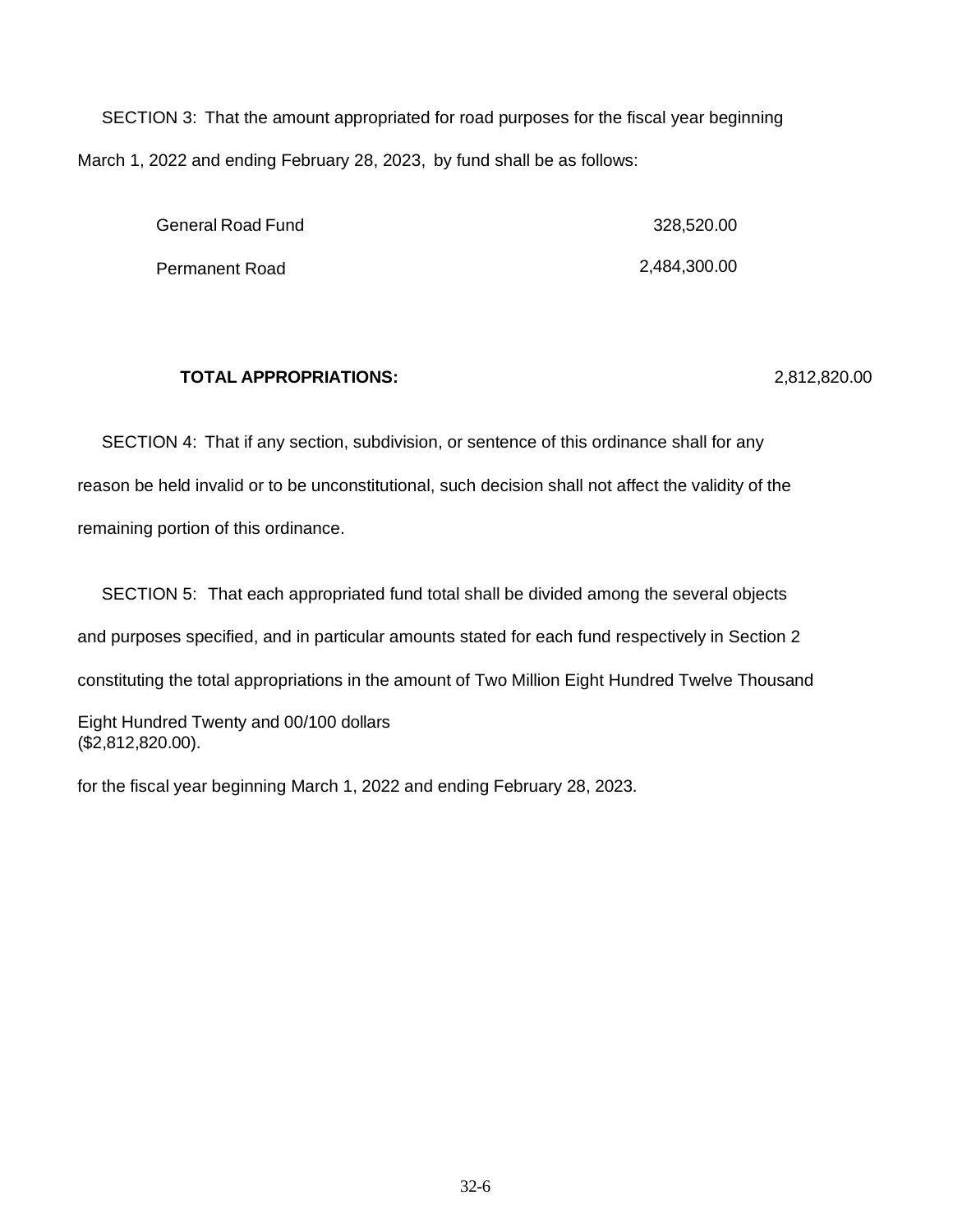SECTION 6: That section 3 shall be and is a summary of the annual Appropriation Ordinance of this Road District, passed by the Board of Trustees as required by law and shall be in full force and effect from and after this date.

SECTION 7: That a certified copy of the Budget & Appropriation Ordinance must be filed with the County Clerk within 30 days after adoption.

ADOPTED this day of day define the state of the state of the ADOPTED this day of  $\sim$ the Board of Trustees of Fremont Township, Lake County, Illinois.

| <b>BOARD OF TRUSTEES</b> | <b>AYE</b> | <b>NAY</b> | <b>ABSENT</b> |
|--------------------------|------------|------------|---------------|
|                          |            |            |               |
|                          |            |            |               |
|                          |            |            |               |
|                          |            |            |               |
|                          |            |            |               |

Town Clerk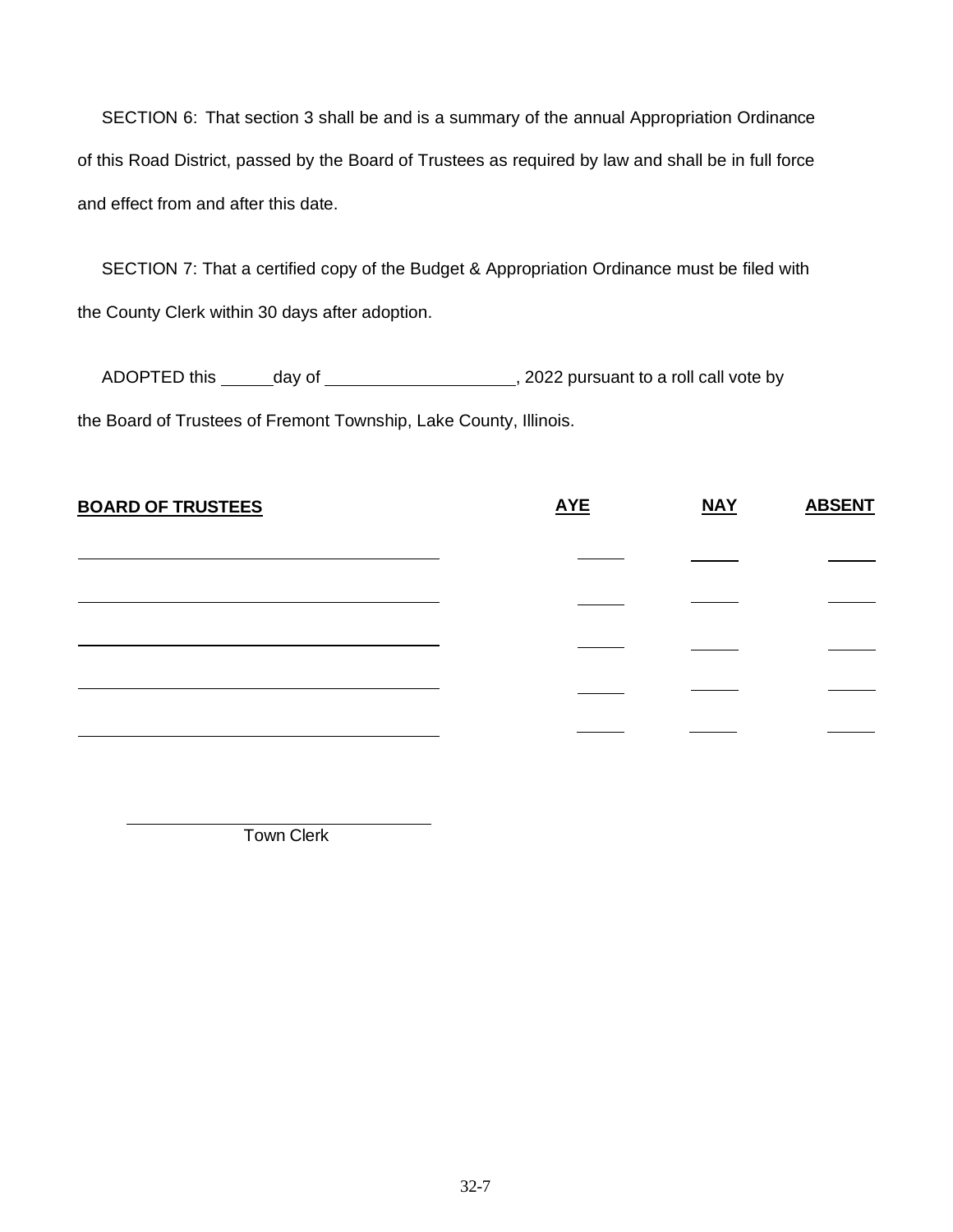# **CERTIFICATION OF BUDGET & APPROPRIATION ORDINANCE**

# **FREMONT TOWNSHIP ROAD DISTRICT**

The undersigned, duly elected, qualified and acting Clerk, of Fremont

Township, Lake County, Illinois, does hereby certify that attached

hereto is a true and correct copy of the Budget & Appropriation Ordinance of said Road District

for the fiscal year beginning March 1, 2022 and ending February 28, 2023,

as adopted this  $\qquad \qquad$  day of  $\qquad \qquad$ , 2022.

This certification is made and filed pursuant to the requirements of (35 ILCS 200/18-50) and

on behalf of Fremont Township Road District, Lake

County, Illinois. This certification must be filed within 30 days after the adoption of the Budget & Appropriation Ordinance.

Dated this \_\_\_\_\_\_ day of \_\_\_\_\_\_\_\_\_\_\_\_\_\_\_\_\_\_\_\_\_\_\_\_\_\_, 2022.

Town Clerk

Filed this  $\_\_\_\_$  day of  $\_\_\_\_\_\_\_\$  2022.

County Clerk